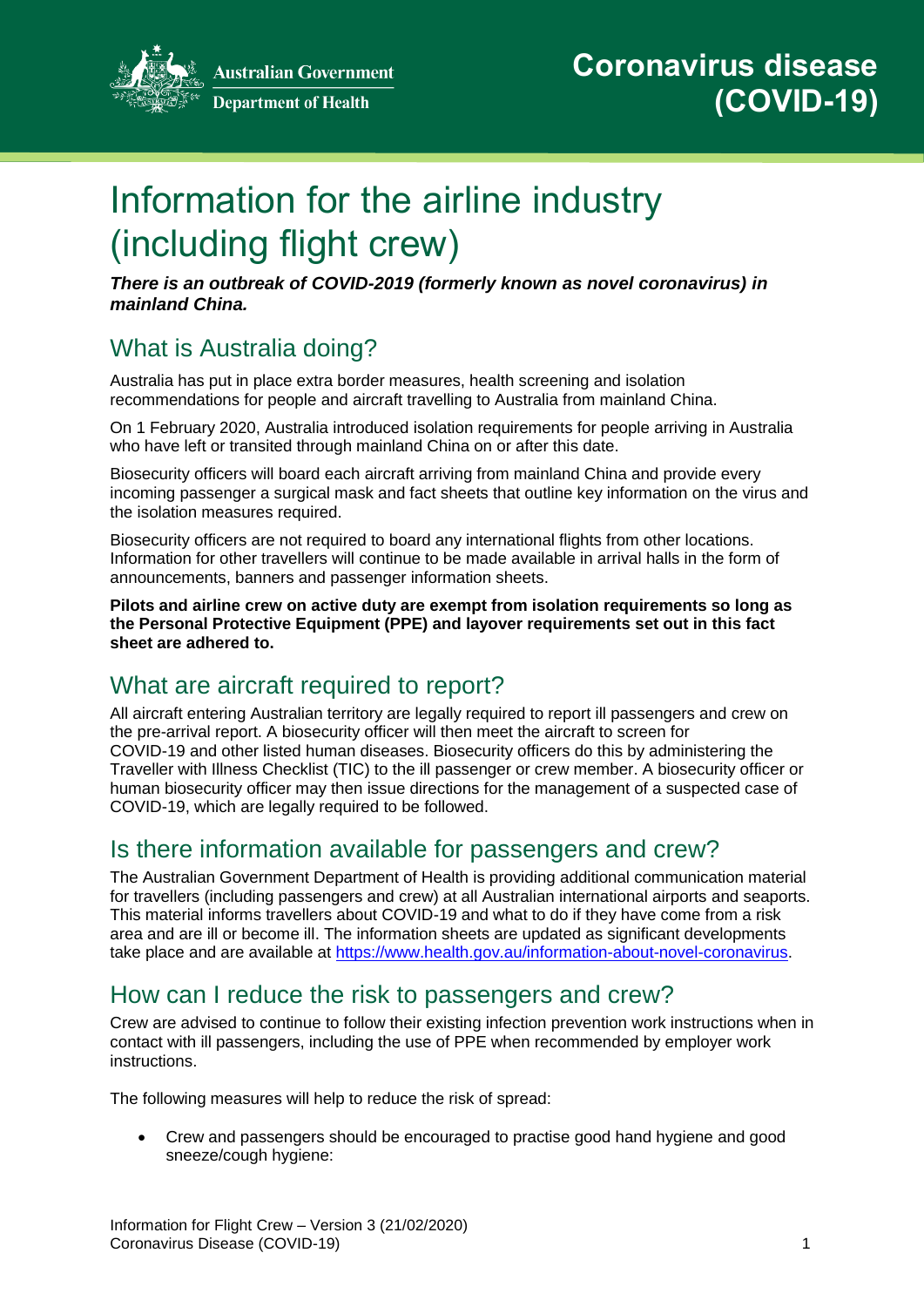- o Wash your hands often with soap and water, or use alcohol-based hand rub, before and after eating as well as after going to the toilet; and
- o Cover your nose and mouth when coughing and sneezing, dispose of the tissue and use alcohol-based hand rub.
- Avoid touching your mouth, eyes, and nose with unwashed or gloved hands.
- Crew should use appropriate PPE if close contact with an ill passenger is required.
- If PPE is used, it should be fitted and worn properly.
- Airlines should ensure appropriate cleaning and disinfection activities are undertaken between each flight.

#### What should I do if a passenger or crew member is ill?

If possible, ill passengers (and their close personal contacts e.g., family members) or crew experiencing fever, sweats or chills, runny nose, sore throat or cough should:

- be separated from other travellers as a precaution, with at least one spare seat on either side or a window seat with a spare seat next to them. Ideally, the row should be kept empty;
- be given a surgical mask to wear; and
- be allocated a specific toilet for use of affected passengers/crew only.

Crew members should:

- wear gloves when handling and receiving items from affected passengers;
- ensure removal of gloves before touching other persons or any surfaces;
- use alcohol-based hand rub following removal of gloves and contact with any persons or surfaces;
- use appropriate PPE if close contact with an ill passenger or their bodily fluids is required; and
- ensure ground officials are notified.

#### What PPE are pilots and flight crew required to wear?

Airline crew and pilots are not routinely required to wear any additional PPE for the duration of any flight.

If a crew member is required to assist a passenger (and their close personal contacts) who is ill, the crew member should:

- wear a surgical mask, disposable full-length gown, gloves and eye protection;
- remove any PPE carefully (without touching the front of mask, gown or outside of gloves) to avoid self-contamination;
- dispose of used PPE carefully in biohazard bags and use alcohol-based hand rub immediately after tying the bag tightly closed; and
- wear gloves to clean and then disinfect surrounding surfaces with a broad spectrum disinfectant.

When cleaning lavatories used by ill passengers or surfaces visibly contaminated with body fluids, crew members should:

wear a surgical mask, disposable full-length gown, gloves and eye protection;